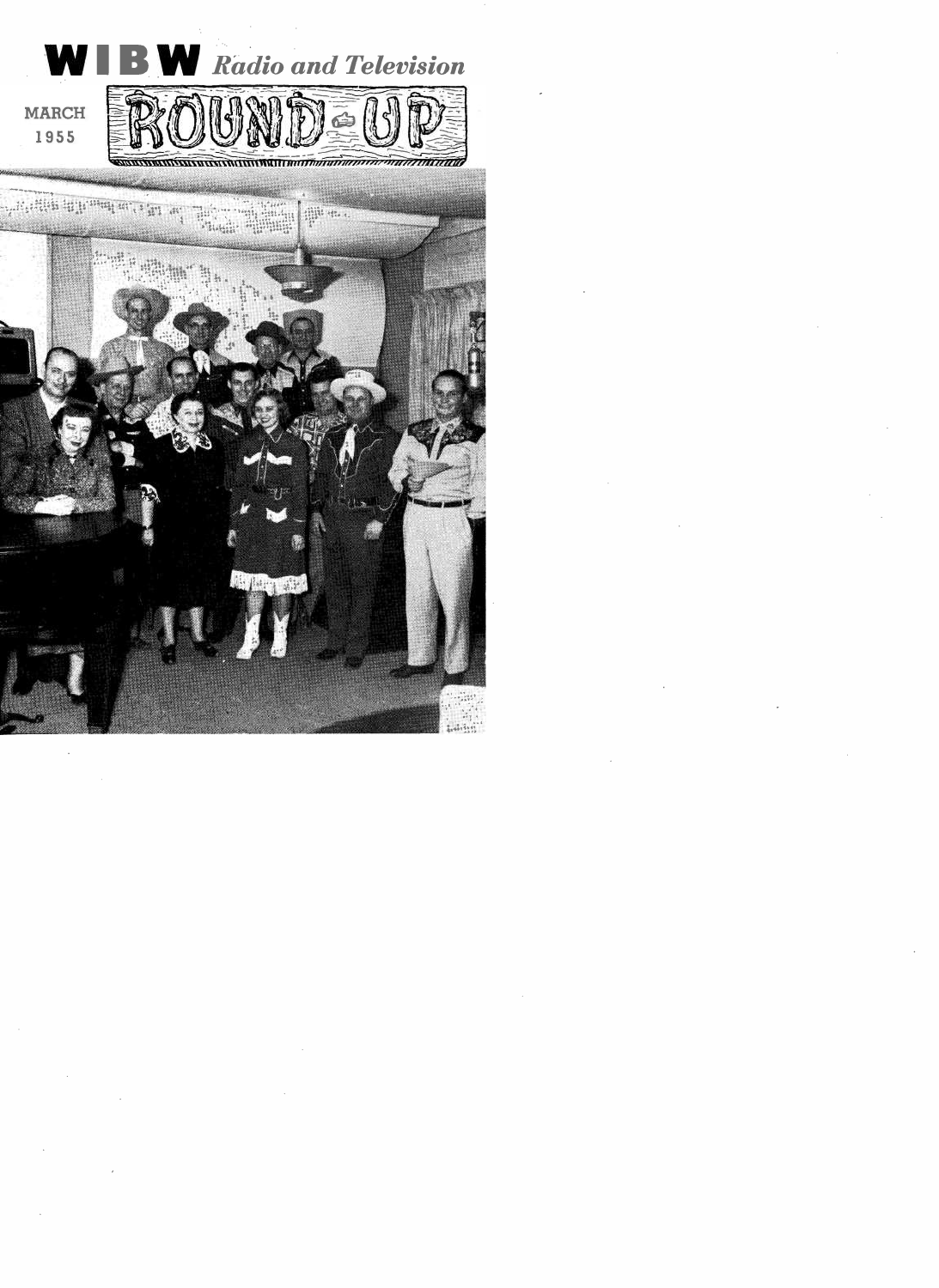# $MARCH$  - - - - - - - 1955

The WIBW Round-Up Magazine is published monthly by the WIBW Round-Up. Allan Young, Editor. Two weeks' notice necessary for change of address. Subscription rates \$1.00 per year. Mailing address, Box 119, Topeka, Kansas.

## JEST

Been sortin' my seed catalogues . . . gettin' ready you know. Jest tryin' to pick the ones I want, bein' careful not to get stung.

Which recalls to mind what happened over at the night school last week. Our teacher drives over from the county seat regular, and this night I'm thinking about he was givin' a lecture about all of God's creatures is here for a useful purpose. He asked Gus what we learn from the lil' ole mosquito and Gus looked him right in the eye and says ... "stung."

You know they make lots of jokes on the radio about butchers weighing their fingers and the like;  $-$  fact is I've met some fellas in my day that are so crooked that the wool they pulls over your eyes is half cotton. But not so our home town Andy.

and is a purty civic minded fella. You know the kind. Takes in all the local checker games. Always count on him to buy a ticket for the quilt auction the ladies have a couple times a year. He's velled, "You really are!" and of course really a big man in our town. However, the other day—fate caught him.

The boys over at the fire house tell me it happened on a Saturday night just about closin' time when Andy was puttin' the lid on the cracker barrel and lettin' the cat in for the night. The Widder Jones stopped in and wanted a soup bone for. Sunday dinner. Well ole Andy only had one left so he opens the meat case and weighs it up. 43 cents worth! Well, the Widder thought it was too small and wanted to look at another one. So Andy, clown that he is, opens the right side of the meat case and quickly slides the soup bone through the case and then reaches through from the left side. Puts it on the scale and proudly announces the price as 73 cents. The Widder says she'll take 'em both and Andy fainted dead away.

Lots of things happening down our way.

Course they don't make any big headlines, but in the local paper they're news. Things like quiltin' bees—and the meeting of the barber shoppers. Lots of things goin' on all the time.

The other night it was kinda late when I left the snooker game, I guess it was about 8 o'clock, so I wandered down to the depot. One of them city fellas was arguing with Merle, the agent, when I walked up. He says the time table says that the train is supposed to arrive at nine -ten and it's half an hour late. Course Merle, sly one that he is says, "Well, mister it ain't ten yit."

Andy runs the grocery and general store of the story goes, a brakeman opened There's an old railroad story I always get a kick out of, that happened out west. Seems there was never two people who could agree on the pronunciation of a town called Eurelia. The brakemen who called the stations always had to resort to their own judgment. On one of the trains, one the door at one end of the car and called out: "You're a liar!" which was his version. About that time another brakeman opened the door at the other end of the car and he was calling the name of the same station, Eurelia.

> We've had loads of fun down our way about selling the Brooklyn Bridge to strangers the past few weeks. Just a sociable game you know. Poor old Hiram tried to pull it on a stranger in the barber shop the other day and we've been laughing about it ever since. Seems this stranger was the owner of the darned thing and if Hiram hadn't paid him ten dollars to keep quiet the man would have had him arrested.

> Well, it's about time to feed the chickens so I'll be suing you.

> Here's just a note from our paper in closing: "It's easy to pick out the best people. They'll help you do it."

> > $\sim 100$

JEST (Incense Burner)



One of the nicest things to hit our Topeka area since paved roads was the 9 -inch snow we had early last month. Our farms, lawns and gardens needed it badly. But it brought some complications. Nearly every one on the staff got stuck before chains or snow tires could be rounded up. The few folks at the studio early in the morning had a deuce of a time taking the hundreds of phone calls from school principals telling us that there would be "no school today." But we got 'em all on-and we're proud that the announcements on radio and TV saved thousands of cars from getting stuck hauling the children to school. One school principal told us that due to the announcements, only 6 of his 1,600 students showed up for school that day.

and service staff is Miriam Marx. She has had several years' experience in writing commercial radio copy and service to advertisers. She now is learning the production and writing for television—and has a lot of fun doing it. Miriam is the older daughter of Groucho Marx.

Tommy Bartlett, seen on "WELCOME TRAVELERS" Monday through Friday at 12:30 p.m. on Channel 13, was Master of Ceremonies of Topeka's first telethon for cerebral palsy. Our engineering staff manned the cameras for the live show from the Municipal Auditorium from 10:15 p.m. Saturday night until 3:00 p.m. Sunday. Along with Bartlett were Betty Clooney of the "Morning Show," Ken Car son of the "Garry Moore Show," Betty An cona and dozens of local professional and amateur entertainers. Between entertaining acts, one of the four stars of the show asked for telephone pledges for the fight against cerebral palsy. And the phones rang-all 50 of them. Gifts ranged from  $25¢$  to \$1,000. Calls came from all over the state and as far away as Albuquerque, N. M. The original goal was \$30,000 but the total will surely reach \$50,000. A great tribute to the great hearts of our neighbors.

A new and welcome addition to our sales There are several new shows for you on WIBW-TV. On Monday night, it's "Burns and Allen" at 7:00, "T-Men in Action" at 7:30... On Tuesday night, "Mayor of the Town" at 7:30 ... at 9:00 p.m. Wednesday, it's "The Old American Barn Dance" ... "City Detective" is seen at 9:00 p.m. on (Continued on Page 11)



"Congratulations!" says Art Holbrook to Betty Ancona at the completion of Topeka's first telethon for cerebral palsy. A few of the many who worked hard for the success of this great undertaking are pictured here with Ken Carson of the "Garry Moore Show" (Second from the left); Tommy Bartlett of "Welcome Travelers," MC of the telethon and Betty Ancona, TV star.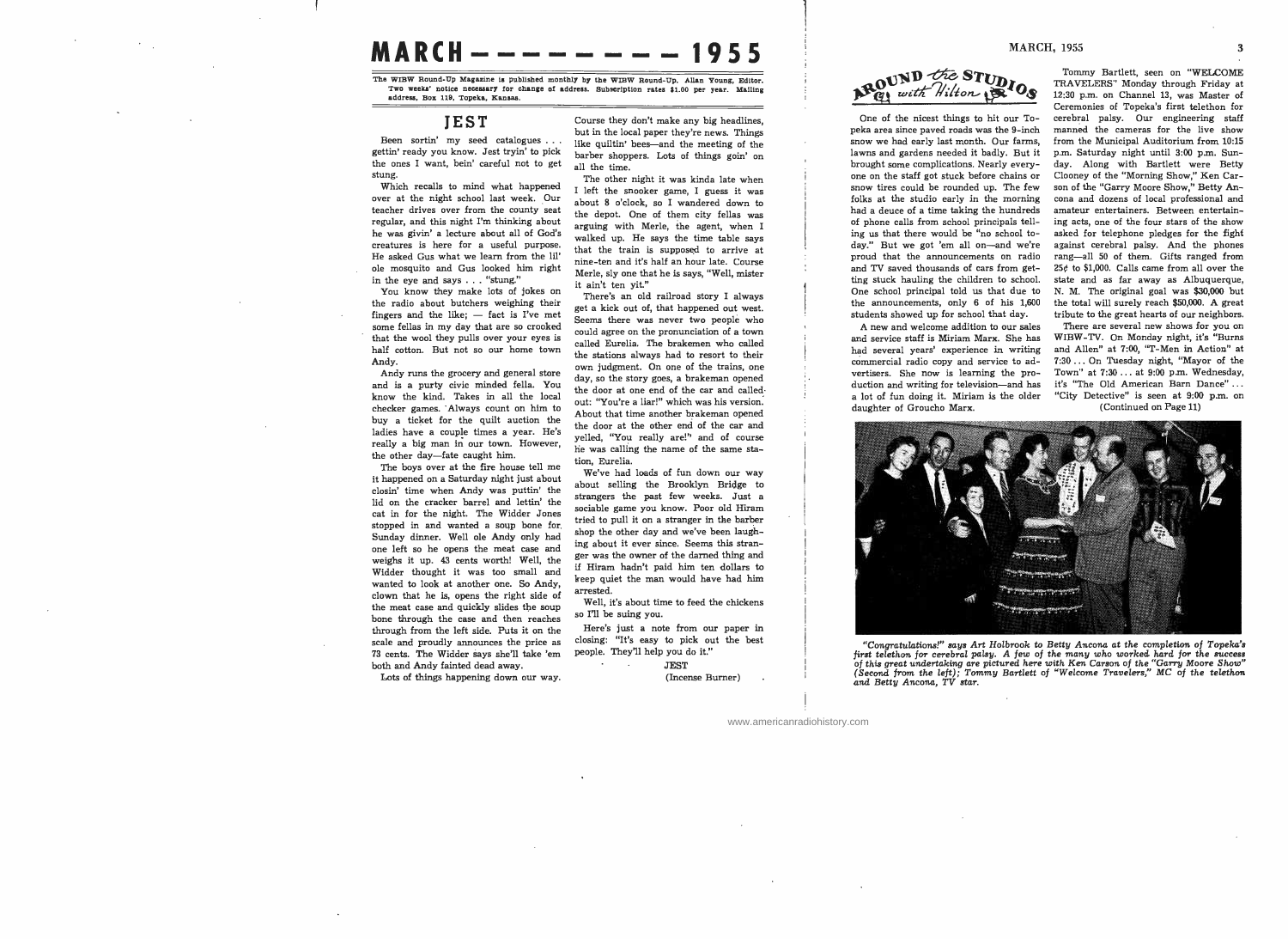

Well, at least they do give you some warning around here occasionally. Found a slip of paper on my desk when I came back from lunch with a real grim looking skull and crossbones drawn on it and an 'ominously worded reminder that once again it was "round -up time in Kansas." So here we are again, right in the middle of the Round-Up.

Sometimes I wonder how many of our camera crew.<br>viewers realize the amount of work and And speaking of cameramen, we were technical know how that goes into putting often do the unseen and unheard mem- bers of the team get passed over when it's time. for recognition. Might help a little bit if you knew that every time a live program goes on the air, it takes a mini mum of 6 engineers besides the cameramen, floormen and director to get the job done. Yes sir, takes a lot of know how, and even more, it takes a lot of team work.

A couple of our engineers proved the other day that they could influence not only local programming, but network stuff as well. Gordon Turner and Dale Kratochvil, two of our switch - and -dial specialists, have been steady fans of Bill Cullen's "Name That Tune" program, seen on Channel 13 every other Thursday night at 9:30. They thought it was a wonderful program, but they didn't agree with the method used to score the different contestants. So, being sort of practical by training, they thought they could do something Jack got in the lost dog business the other<br>shout it 'Something'' took the form of a day and came out covered with more conabout it. 'Something" took the form of a post card to Bill Cullen suggesting a change. The result? A letter from Harry Salter, the producer of the show, and here we quote: "We think you are absolutely right, and we have changed the method of scoring on 'Name That Tune,' which I hope you will like in preference to the other one." Just proves once again that the

people who run the really successful shows are always interested in how the public feels. So, if you have a suggestion, try the same method. Can't guarantee results, but it certainly worked this one time.

 $Bill$   $Banton$   $\ldots$   $\ldots$   $\ldots$   $\ldots$   $\ldots$   $\ldots$   $\ldots$   $\ldots$   $\ldots$   $\ldots$   $\ldots$   $\ldots$   $\ldots$   $\ldots$   $\ldots$   $\ldots$   $\ldots$   $\ldots$   $\ldots$   $\ldots$   $\ldots$   $\ldots$   $\ldots$   $\ldots$   $\ldots$   $\ldots$   $\ldots$   $\ldots$   $\ldots$   $\ldots$   $\ldots$   $\ldots$   $\ldots$   $\ldots$   $\ldots$  SOCIAL NOTE FROM ALL OVER Ernie Monk, floorman, apprentice camcame the happiest man in the world on January 23. His bride, the former Shirley Schulke, is a nurse at Winter Veterans Hospital here in Topeka. Ernie, formerly from Caney, Kansas, is a student at Washburn Municipal University. The wedding, which took place at the First Methodist Church, was lavishly photographed by Don Q. Franzen, chief of WIBW-TV's

a television program on the air. All too bur statwarts from rorpes Air rorce pase.<br>Lloyd Small, one of our leading cameraour stalwarts from Forbes Air Force Base. men when he's not busy being a Technical Sergeant at the base, had a 30-day reenlistment furlough and decided to take a couple of weeks to visit his home in New York. Lloyd was due back just before time for the telethon, but the snow and ice which covered a great deal of the country about that time, held him up and we didn't see him until nearly a week later. We really missed his able assistance during the telethon. If any of you folks want to know anything about any camera stores in New York City, just write to Lloyd. From what he says, he didn't miss a one of them.

> Some time ago we made mention of the fact that Jack Ostrode seems to draw all of the station livestock chores on his "Studio 13" program which is seen at 5:15 Monday thru Friday. Well, he's at it again. Jack got in the lost dog business the other fusion than glory. This time it was a rather personable cocker spaniel which turned up over at our transmitter building. Clyde Howe, Engineer Super Grade, had same transferred to the studio for identification purposes so Jack forthwith featured the animal on that day's "Studio 13,"

(Continued on Page 11)

# WIBW.TV Shoots For The Farm

(Editor's Note.-The WIBW -TV farm department received a fine honor this month when Television Age, a national publication, selected the station for the outstanding job it was doing in farm programming, and requested material on the work of th e department. The following article was submitted by the station to the national magazine, and is reprinted here in order to show the work of the farm department Kansas farm scene.)



in television on the Wilbur Levering and Dick Nichols. It's easy to see the three members of the WIBW and WIBW -TV Farm Department enjoy their work. They are (1 to  $r$ ) Wes Seyler,

<sup>A</sup>television show was in progress. Floor men out of camera range waved their hands, giving cues and signals, while the cameras shifted lenses on the out -of -doors set. And on the set, two men, clad in western shirts, levis, and boots, were wrestling with a stubborn steer.

The hair on the animal hissed as the branding iron was applied, and the holder of the iron drawled, " $\dots$  and it is necessary that the iron be held firmly in place until the brand is set."

This was just another daily episode in the farm programming of WIBW -TV, which shoots for the "farm audience" as much as eastern stations shoot for big city appeal. This is the Midwest farm country, and the station realizes that it has a great responsibility to the rural audience.

The belief in farm broadcasting on WIBW-TV stems from the management. Ben Ludy, general manager for Capper Publications, Inc., radio and television interests, says, "Our farm department provides a service to Midwestern agriculture far above and beyond the reach of other commercial interests in this area."

This dedication to serving agriculture played a large part in the selection of a site for the WIBW -TV studio. Located in the country a mile-and-a-half west of the Topeka city limits there is ready access to the "farm scene" right outside the studio doors. In fact, ramps permit cameras to wheel right from the studio floor for outdoor staging. And for quick transition indoors and out-of-doors, shots are handled through special windows to follow action back and forth from field setting to studio setting at the swing of the cameras.

WIBW -TV employs a three -man department. The farm director, Wes Seyler, came up the ladder from a vocational agriculture teaching job in Nebraska. One associate, Wilbur Levering, is a former county agricultural agent; the other, Dick Nichols came to the station from the state department of agriculture.

With a specialized farm service depart-(Continued on Page 6)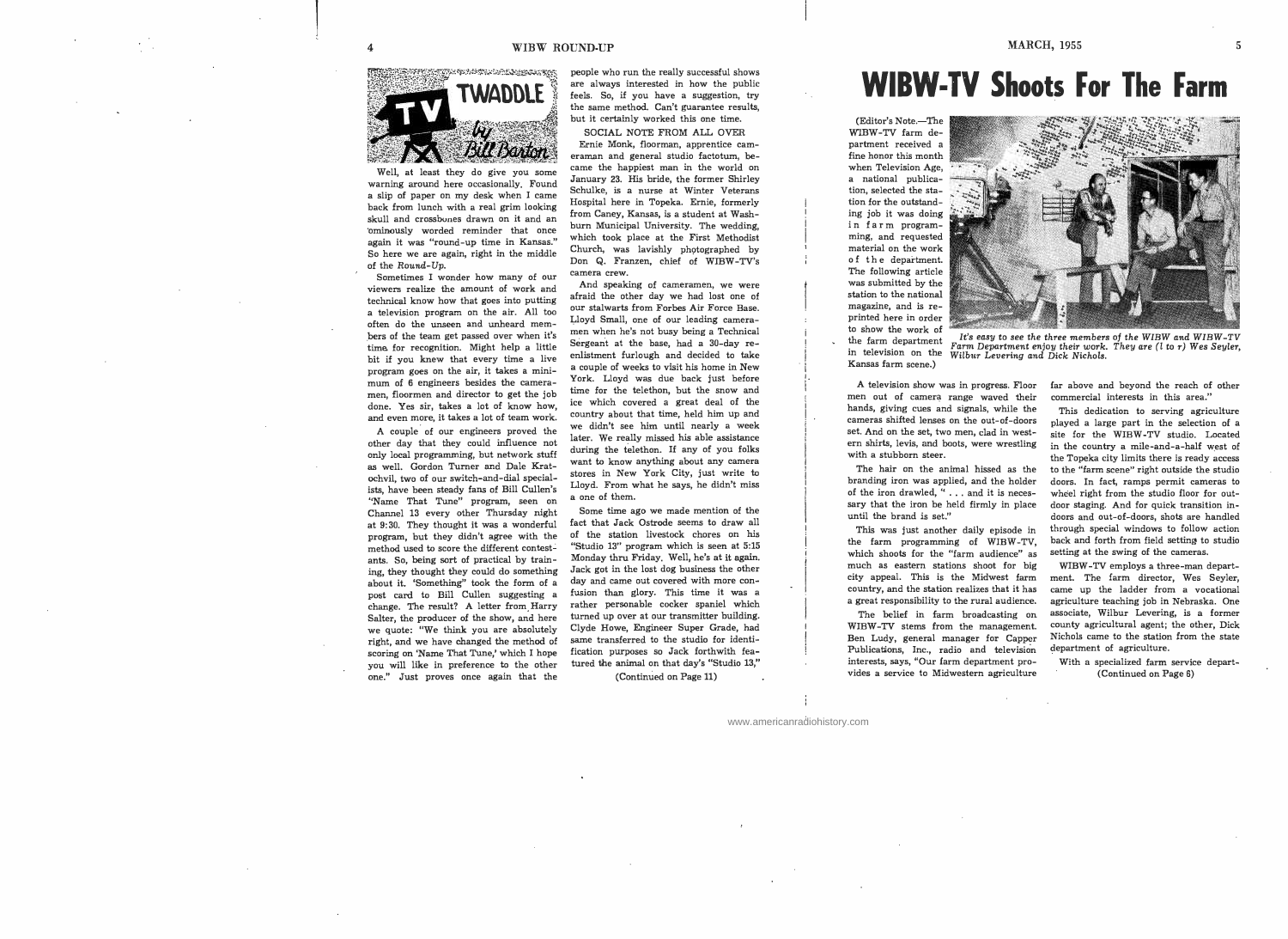

by Dottie Paige

What's Cookin'? That's a question that plagues most of us now and then. It's usually the first question the hungry family utters when they burst in the door after school, or just home from the office. If the answer is not exactly the favorite dish of the family, the "ahhh's" that follow are definite proof that they are not the menu planners in the family, and they fail to realize the hours of head -scratching and meditation that go into the preparation of three meals a day. "Favorite dishes" are easy to request, but repitition often makes them lose favor in a hurry, hence the continual search for new ideas.

March is a typical month for headscratching, too. Meatless days make menus a definite problem, but there's always one cooked noodles for a tasty casserole dish.<br>good standby ... macaroni. Noodles and  $T_{\text{CR}}$  the escense with buttered head spaghetti also fill many a need during meatless days.

Since you probably will be using this trio in many of your Lenten menus, let's brush up on the cooking techniques for these quick -fix foods. For 4 to 6 ounces macaroni, use about 2 to 3 quarts of water and 1 tablespoon salt. When the water begins to boil rapidly, add the macaroni food slowly so that the water continues to boil. Different sizes and shapes of mac- aroni foods require different cooking times. In general, follow the manufacturer's suggestions on the package. Most macaroni foods cook to doneness in from 5 to 15 minutes.

Rest assured, too, that meatless menus can provide good nutrition for your family. Combination dishes such as casseroles con- taining macaroni foods, along with fish and sea foods for example, make a valuable contribution to a complete diet. Nutrition experts tell us that the average fish con- tains at least five beneficial minerals and the same number of vitamins. When used with macaroni foods in a meal, the diet is provided with a high quality protein combination. The same holds true for macaroni dishes using cheese or eggs.

Time was when only those living near the gulf and South Atlantic Coasts could enjoy shrimp. But now, because of improved fishing methods, modern storage and speedy transportation, shrimp are appearing on more and more tables throughout the country. In the past, because of their cost, shrimp were often used only in cocktails and salads. Now, with the plentiful supplies available, they are finding their way into many delicious main dishes.

For a super -elegant Lenten meal, use shrimp and caraway seeds in a sauce to serve over a platter of buttered spaghetti. The caraway seeds will add particular distinction to an already good shrimp spaghetti combination.

For another Lenten meal treat, team shrimp with chopped green pepper and blanched, slivered almonds in a cream sauce. Pour the creamed mixture over Top the casserole with buttered bread crumbs before heating in the oven.

Macaroni foods are "in season" the year around, but especially so during Lent. Use them to advantage. They combine beautifully with egg, fish, sea food, and tangy cheeses in scores of tasty dishes, and their mildness makes them perfect carriers for nippy flavors that pep up meatless meals.

#### WIBW-TV SHOOTS FOR THE FARM (Continued from Page 5)

ment operating through these unique studio facilities the station has a better opportunity to produce factual and practical farm television programs that impress the farm audience because they are realistic rather than simulated. Beaming a signal from the WIBW -TV 1010 -foot tower, the farm programs cover an area of 18,146 square miles, including 28 key farm counties in Northeastern Kansas.

Because of the diversified agricultural economy in the area, variety is the key-(Continued on Page 9)



Sometimes it's hard to see the good in a bad break -but if Tennessee Ernie hadn't been broke, he wouldn't have got a break in radio. Do you follow me? Well, this is what happened. After the war, Ernie and his wife had decided to homestead in Alaska because they were flat broke. On their way, they stopped at San Bernardino. It was his wife's hometown, so Ernie decided to try his luck at the only thing he knew besides farming—radio announcing<br>
-at which he had taken a whirl when he<br>
was 19. Well, he made good in his first job and was given a regular job as a hillbilly disc jockey; and now he has a fivetime -a -week CBS airshow, his own TV program and his hit records.

It was when Danny Thomas' life had reached its lowest ebb, financially speaking, when he got his break in radio. And now he is none less than one of the Queen of England's favorite entertainers. Three of his "Make Room For Daddy" TV films, telecast on Channel 13 Tuesday nights at 8:00 p.m., will be shown at Buckingham Palace in London for the British royal family this month.

Those horn-rimmed glasses that Robert Q. Lewis wears on CBS Television are specially treated to prevent the cameras from picking up a glare. His show for Miles Laboratories is on Channel 13 Tuesdays at 1:00 p.m.

February 14 was Valentine's Day to most of us; but to Jack Benny, it was the fifth and rackets. This show, which is heard on<br>time for his 39th birthday. It isn't that he's WIBW at 7:00 p.m. Wednesdays, is now in time for his 39th birthday. It isn't that he's particularly fond of 39, but for the purpose of getting laughs, he's stuck. One year he went so far as to turn 40 on his show and

his listeners were so disappointed that at the last minute he reverted to his publicized age by having his sister call from Waukegan claiming she'd finally found his birth certificate and it revealed his age was really 38. This year actually he turned <sup>62</sup> and next year he'll be 63; but on "The Jack Benny Show," he'll probably always be 39.

On February 12, 1952, DuMont Television premiered the first one-man show on television. This program has just begun its fourth year and is now presented over 165 stations as well as by the C.B.C. in Canada under the sponsorship of Admiral Corporation. The same man is still on the show-he's Bishop Fulton J. Sheen.

Last month singing star Marion Marlowe was the first member of Arthur Godfrey's "gang" to be granted an official leave of absence from the show for an extended engagement in a night club. She was hired for a one -month stint at the plush Cotillion Room of New York's swank Hotel Pierre. She bought three gowns for her appearance there at a total cost of \$12,000.

The National Exchange Club and its 1,400 local clubs throughout the country have chosen "FBI in Peace and War" to receive their citation of merit for outstanding efforts in helping to cut crime through year -round programs apprising the listening public of currently operating swindles and rackets. This show, which is heard on its 11th year of broadcasting.

Musicians in Mitchell Ayres' orchestra (Continued on Page 12)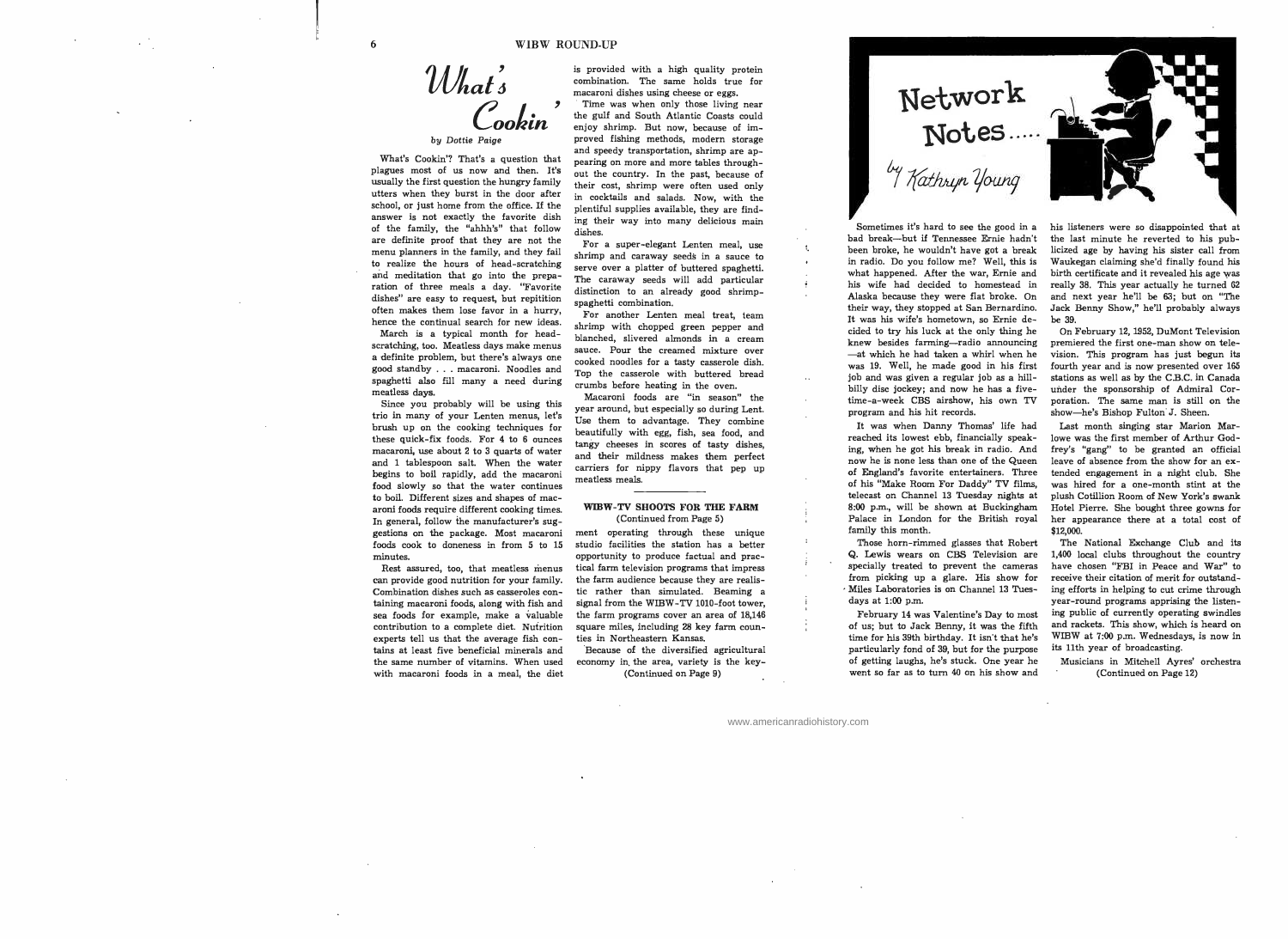8

During the recent snowstorm we had an interesting personality visit our staff. Walter E. Divine, with long hair and beard, is riding his bicycle from coast to coast spreading good cheer, playing his harmonica, visiting with the governors of each state and making friends with every one in general. He was snowbound while in Topeka and through the generosity of JIMMIE PIERSON, he found his "bed and board." The boys on the staff enjoyed visiting with Walter and listening to his various experiences. He played the harmonica on several of the early morning wishing him<br>chours then UMMIE took him home as new venture. shows ... then JIMMIE took him home as his guest and he remained with the friendly PIERSONS until he was able to hop on his bike and be on his way ... perhaps to new adventures and to meeting new friends ... but none better, I'll bet.

Little Roberta Kearns, daughter of an nouncer BOB KEARNS, is almost three years of age now. She went to her first party the other day and talked to her daddy on the phone afterwards. He listened intently from the office as she told him what fun she had and just how wonderful everything was. He was as interested as if she had been sixteen . . . which reminds us that it won't be long before BOB will be chasing the boys away who are asking for dates with the beautiful Roberta. It seems like yesterday that she was just learning to walk.

JACK OSTRODE and EDMUND DENNEY sympathized with one another in the studio the other morning. Both boys had swollen jaws and were acting rather groggy. When the fellows asked "what happened to you two?" they found that both EDMUND and JACK had just come from Moel Neill as Lois Lane and George<br>the dentists where they had tooth oxtrae. Reeves as Superman are seen in the popthe dentists where they had tooth extractions . . . JACK two, including surgery on the jawbone, and EDMUND one. We from Minnesota and Reeves was born in all felt real sorry for them, and finally persuaded them to go home with "the cold known members of the Hollywood jum<br>colony. The Superman series is sponsored packs" (not a song and dance team.)

HERMAN HOUSH and GLENN OS-BORN certainly enjoyed the recent snow. Aside from bobsledding with the kids, the boys delighted in throwing snowballs at the office girls as they were leaving the station. MILDRED RANKIN and ELSIE SHIDELER are not speaking to HERMAN and GLENN .because of such behavior.

DON HOPKINS, popular announcer, and for years master of ceremonies on the SATURDAY NIGHT ROUND-UP, has accepted a position as assistant manager at a radio station in Minnesota. We shall certainly miss him and his many acts of kindness to the members of our talent staff. He was never too busy to help out the other fellow and was 'a most sincere and conscientious worker. We are all wishing him happiness and success in his

LOIS PIERSON brought a group of Brownie Girl Scouts to visit the radio station where they were taken on a tour through the studios. After that, they were guests at WIBW-TV where they watched the television cameras at work on the Tex McKinney show.

EDMUND DENNEY and his pretty wife Myrtle are sporting a new Ford Crestliner. It is light blue and has all the trimmin's. (Continued on Page 12)



Noel Neill as Lois Lane and George ular TV program on Channel 13 alternate Tuesdays at 5:00 p.m. Noel came originally Kentucky although both are today well known members of the Hollywood film by the Kellogg Company of Battle Creek..

### MARCH, 1955

## LET'S GO SHOPPING LIKE A DUCHESS

#### By Lois Pierson

How would you like to go to New York with a fashion buyer from a big department store and see everything that's new in the glittering world of Fath, Dior, Rosenwald, and other famous names that set year  $-$  cotton nylon  $-$  cotton dacron  $-$  and the pace for the annual Easter Parade? But then of course there's the children to take care of, a hungry husband to feed, the endless dishes, and that basket of ironing to do. Well, I guess that cancels the New York trip for this year, so pour yourself a cup of coffee and imagine you were with me yesterday afternoon as I visited Mabel Montgomery, the fashion buyer for Crosby Bros. here in Topeka.

Mrs. Montgomery, who makes numerous trips to New York éach year, getting all the latest fashion ideas first-hand, says that silk shantung will be one of the spr<br>leaders this year—both in two-piece blu dresses and the slim sheath dress, featuring cuffed, three-quarter length, or short sleeves. New lines in the sheath dress this year, feature the cropped jacket effect, the empire line worn with no belt, the dropped waistline, and lots of buttons, either all the way down the front, or from the high empire waistline down to the hem. Sheaths also are shown as cocktail or sun dresses with a matching box or middy jacket.

The princess line is being used a lot, with the skirt very full, and worn with a crinoline or some sort of nylon taffeta or net petticoat. The long torso is still very popular, but is confined to the slimmer figure. Another style item for the slender figure is the big collar-shown this year on suits, coats, coat dresses, and some dresses.

Suits with box jackets seem to be the leaders for spring, not only because they are comfortable, but also because the jacket can be worn as a separate while the fitted jacket is not suitable for this purpose. Checks or tweedy looking fabrics are the best for suits this year, while orlon fleece is the specialty in short coats. Be cause of our mild spring and fall weather, women in this part of the country are buying more suits made of sheer wools, rayons, and rayon blends, enabling them to be worn for a longer period of time.

Cotton blends are the best news this  $year - cotton$  nylon  $-coton$  dacron  $-$  and the new silkened cotton - giving your wardrobe that expensive look at a budget price, and they are wrinkle- resistant, washable, and need little or no ironing. (A washing tip for these fabrics is never to wring or twist the article, but squeeze out excess water gently and let them drip dry.)

Most of the big name designers are in complete disagreement with Dior's "flat look" for one simple reason-men don't like it-and women dress to please men!

Navy blue is still tops for color this spring. Runners-up include light to dark blue, pink to mauve, red, and a newcomer in the color trend—lavender to deep purple.

Accessories this year will blend, rather than contrast. The big news is colored . shoes and bags in all shades of blues, pinks, yellows and purple.

With all these fashion tips from Mrs. Montgomery, we can almost imagine we're the Duchess of Windsor or Mrs. William Paley getting advice on how to remain among the smartest dressed women in the country. Now to get downtown and start the fun of shopping for our own outfit. I'll see you in church on Easter Sunday.

#### WIBW-TV SHOOTS FOR THE FARM (Continued from Page'6)

note of WIBW -TV farm programming. With a 'Farm Feature" program every noon, the station has a rotation plan for daily farm shows. Livestock programs appear on Monday, specialties on Tuesday, crops programs on Wednesday, 4 -H and vocational agriculture activities on Thursray, and home economics programs on Friday.

Thus, a typical week on WIBW-TV (Continued on Page 10) .

W.

4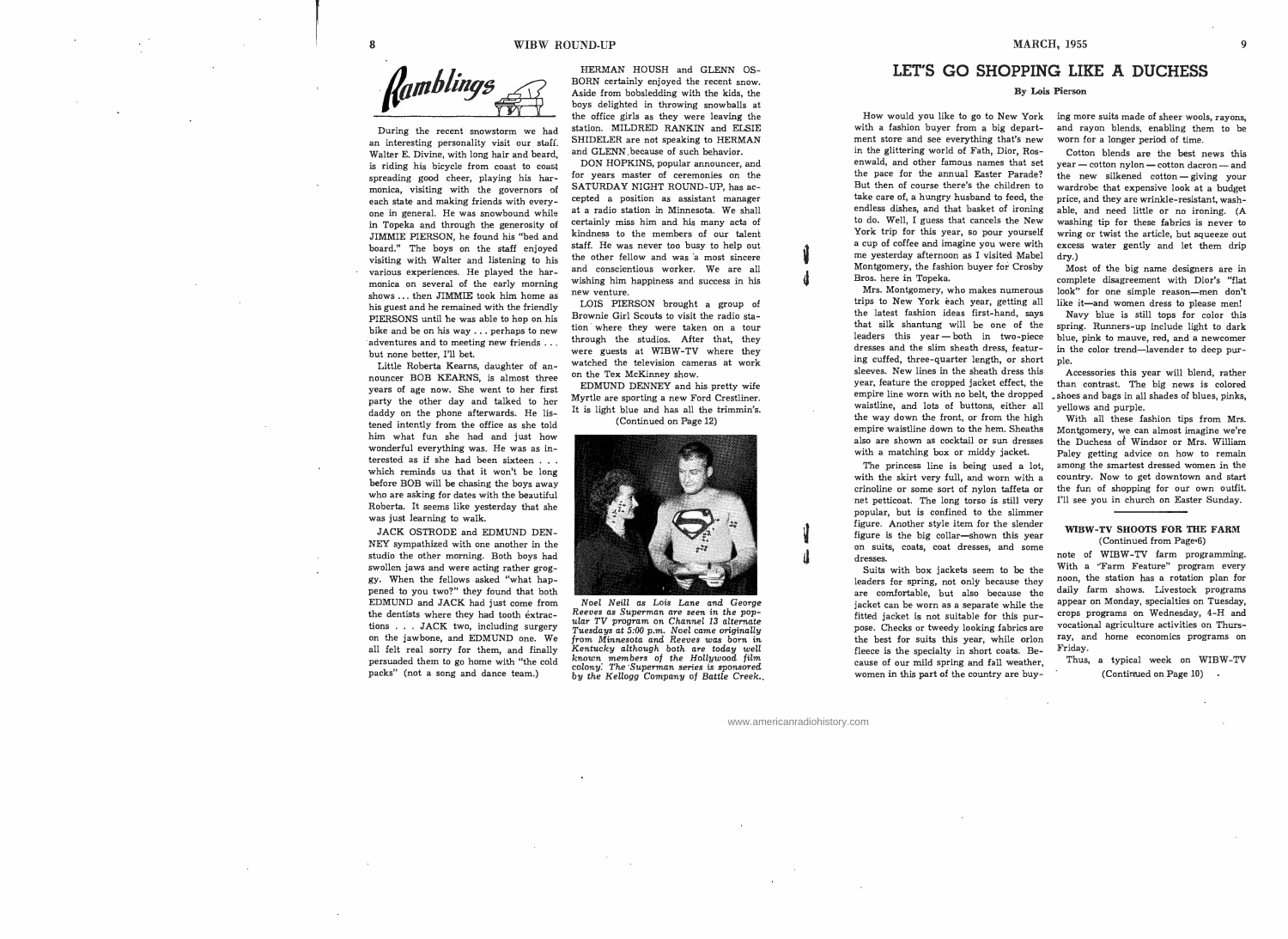This issue of the WIBW ROUND-UP winds up ten years of publication. We've enjoyed coming to your homes through these years with bits of news and fun from the staff. A lot of you now taking the ROUND-UP started your subscription with the original issue of April, 1945. The ROUND-UP writers join me<br>in thanking you for your interest during the past decade.

#### WIBW-TV SHOOTS FOR THE FARM (Continued from Page 9)

might involve, in order, an actual demonstration on the proper way to vaccinate a calf, a humorous skit on cleaning up farm machinery, a demonstration of how measure. to increase wheat yields through proper fertilizer usage, a 4 -H'er making a rope halter, and a girl enrolled in homemaking showing a simple way of preparing a gelatin salad. County agricultural agents, vocational agriculture teachers, 4 -H leaders, and home economics teachers from 28 counties are all regular guests on the show. These specialists are worked into a regular schedule which is projected three months ahead of the time they appear. In order to get them fully acquainted a quarter horse might come galloping in with this new medium of information, WIBW-TV personnel hold regular clinics to prepare agents for their appearances.

Timely information on market activities is given daily over WIBW -TV on the noon farm program. Market reports are taken from the wire services and given over television just minutes after they come in. The station uses a special rolling drum to show the markets as the marketcaster reads, believing that this gives motion to something that otherwise might be static.

In addition to daily farm features, once a month there is a special thirty- minute simulcast on both TV and radio. This is the "Farm Editors' Forum," which stresses special topics of current agricultural importance. On one recent program, presidents of the three key Kansas farm fan<br>organizations — Farm Bureau, Farmer's thr Union, and the Grange-met with farm

RED, THE ED, SAYS  $-$  -  $\frac{1}{2}$  density of support the simulations of the WIBW ROUND-UP of their organizations. The questions were editors of Capper Publications to answer spontaneous, with no script. This was, incidentally, the first time the presidents had appeared on the same platform for a program of this nature.

> Another "Farm Editors' Forum" featured the importance of soil testing. Farm editors followed progress of the show from farmer through county agent to the soil testing laboratory, as if they were preparing a story. This was an actual demonstration from start to finish and stressed the "showing" of each phase, not just the "why it should be done." Soil samples were actually dug, tested, 'and analyzed on the show to point out the value of the

> farm programming on WIBW -TV. As Wes Seyler puts it, "If we're going to sit down and talk, that's a radio show. So that's just where we put these programs on the radio. Television, however, permits demonstration and lets us show the audience exactly how and why a farm job can be done easier-quicker-better. The demonstration is the clincher."

> This attitude accounts for the fact that over a hill, someone might be treating seed wheat, or a boxful of newly-hatched baby chicks might be "cheeping" during a show.

> WIBW -TV in its farm guests aims for both the big and the small, and has had personalities ranging from the Minister of Agriculture, Dominion of Canada; and the President of the National Quarter Horse Association to local Boy Scouts interested in soil conservation and farm youth just old enough to sit still.

> The station management firmly believes that in order to have effective farm programs it is necessary that farm department personnel be familiar not only with television techniques, but that they keep con stantly in touch with the business farm families of the state. Consequently, of the three men in the farm department, one is

(Continued on Next Page)



### TV TWADDLE (Continued from Page 4)

describing her as "a perfect little lady" and asked viewers to call in if they recognized "her."

No sooner had this startling bit of intelligence been conveyed to the approxi. mate 100,000 television families in the Channel 13 viewing area, than a call was received from a Topeka woman who said that the "little lady" was a dead ringer for her cocker spaniel which had been lost for several days. Apparently the only thing standing in the way of a dramatic reunion was the fact that her missing pet belonged in the "little gentleman" category.

She was so insistent that the dog on Jack's program was an identical twin of her pet that some one of an analytical turn of mind (probably an engineer) reviewed the situation and discovered that a great injustice had ben perpetrated, so before you could say "Jacqueline Robinson," the "little lady" was back with HIS rightful owner and all was well. Well, I should say, except for the fact that no one has ever determined just who is responsible for the mistake. Everyone we asked passed the buck to someone else and we just can't seem to get the facts, Ma'am.

#### WIBW -TV SHOOTS FOR THE FARM (Continued from Page 10)

usually in the field, gathering information, maintaining the personal contact at field I was unbalanced.

A citation naming To-Schnellbacher (center), as Honorary Mayor of Springdale, U.S.A., was presented to him by Hal McWilliams (1) on the "Mayor of the Town" show on WIBW -TV. Paul Sherman  $(r)$  received a<br>citation as Honorary Police Chief for his brother, Roland Sherman, local Staley dealer. Each week a mayor from a city in the Channel 13 area is given this honor.

and feed lot level that proved so valuable to the station in radio activities.

All in all, the Capper's TV farm department is fully aware that television is fastchanging, and that constant revisions of techniques are vital to the game. But with the backing of their station and the people around them, they feel they are ready and equipped to do the job.

#### AROUND THE STUDIOS (Continued from Page 3)

Thursday-and on Saturday night at 9:00, you'll see "Professional Father." And for the young folks, we have "Wild Bill Hickok" and "Superman" alternating on Tuesday evenings at 5:00 o'clock.

Ole had a great idea for a TV program. It would star Jimmie and Willie. The title: "Pierson to Pierson."

Art Holbrook joined the exclusive ranks of those who have served the "Voice of Kansas" for twenty years or more. Ben Ludy, Mildred Rankin and Maude Carlson also have been with WIBW for more than twenty years. Ole, Edmund, Dude Hank and yours truly are not far away.

Alfred: It's possible that I have a frustrated ego and my eating is only a manifestation of my traumatic repressions and hidden neurosis. What do you think?

Mama: Don't be silly. You just eat a lot because you happen to be a pig, that's all. Alfred: Well, I hope so. I'd hate to think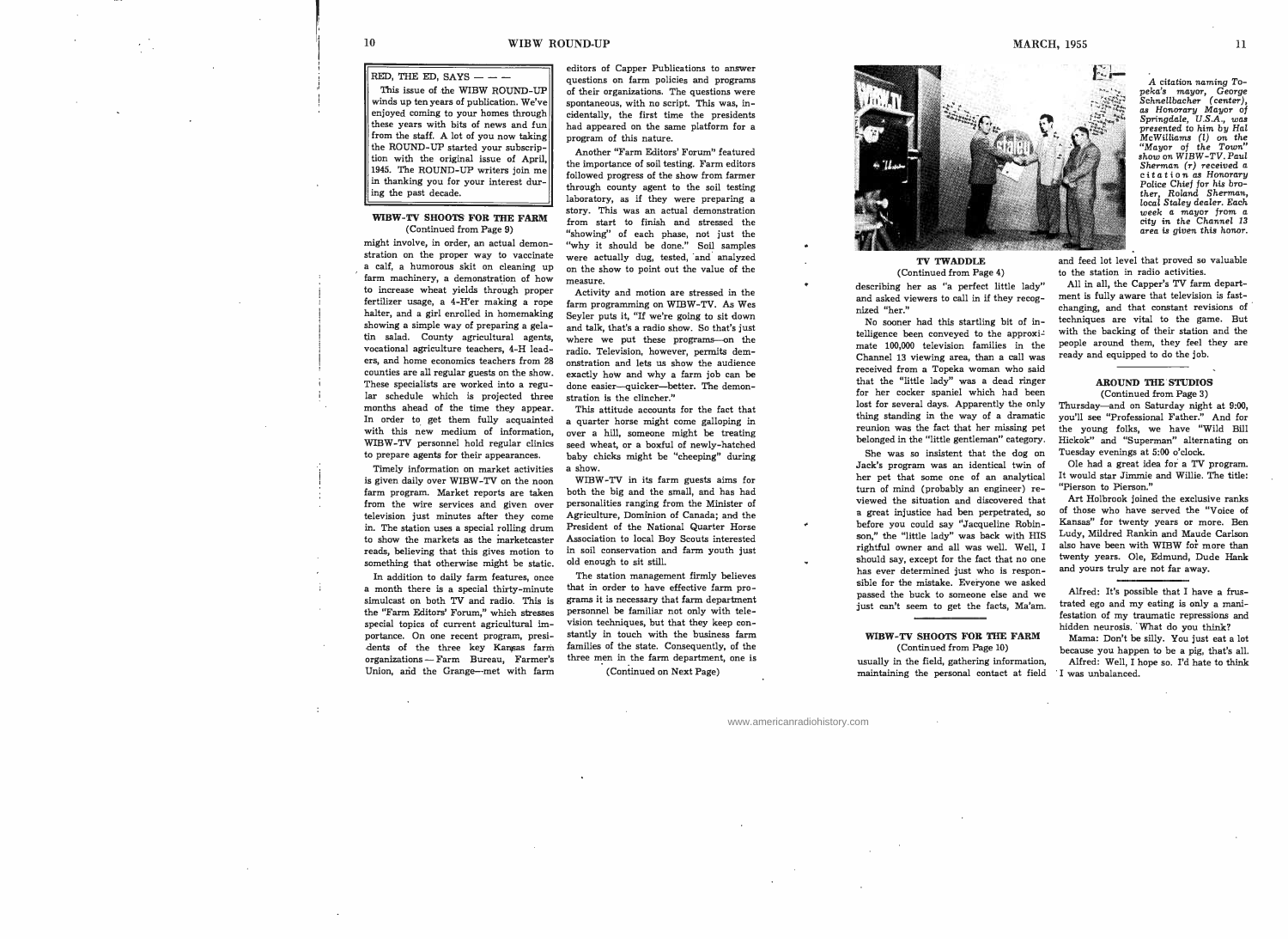## GALEN DRAKE TURNS SINGER



Galen Drake, host of his own Saturday variety series on WIBW at 10:30 a.m. and long popular for his many conversational programs, has now joined the network's roster of singing stars. Producer Lou Melamed discovered that Drake had studied for a concert career and had sung in the<br>Hollywood Bowl, so now he teams weekly with Betty Johnson (left), Arlene James of the Three Beaus and a Peep quartet, and others of the "Galen Drake Show" cast in presenting the series' light-hearted musical numbers.

#### RAMBLINGS (Continued from Page 8)

OLE, GLENN, BILL KIRK and WILLIE were standing in line waiting for a ride around the block. After they had agreed that it was a wonderful car, EDMUND bought them coffee and doughnuts.

especially like big name stars and performers should always be sure and catch HAL'S GUEST ROOM. It is seen each evening except Sundays at 6:25. Genial announcer HAL McWILLIAMS interviews interesting personalities, and always presents someone of importance to the com- munity.

Thanks again to all you nice folks who have written us such nice letters. We are happy to play your requests and make dedications. In the meantime, best of luck to all of you from all of us.<br>--- Miss Maudie

### NETWORK NOTES

(Continued from Page 7)

on the CBS Radio and Television "Perry Como Show" represent four countries besides the United States. Four of the men were born in Canada, Egypt, England and Russia.

Edward Arnold, host of "Hallmark Hall of Fame," deserves a lot of credit. As an orphan he had to work as a newsboy on New York's Lower East Side and hold other jobs while going through the public schools. He made his acting debut as Lorenzo in an East Side Settlement House production of "The Merchant of Venice." There's one girl who isn't worried about the "Dior look" or spring styles. She lives in Herb Shriner's hometown (according to his story) and she makes her dresses out of flour sacks. Only trouble is, he says, when she wears them they look like the flour is still in them.

Gracie Allen: While I was in the doctor's office I cheered up all the patients in the waiting room. There was one little boy there who looked so sad, so I took him around and made everyone shake hands with him.

George Burns: And that made him feel better?

Gracie Allen: Yes, he almost forgot he had the measles.- CBS-TV's "Burns and Allen Show."

All of you viewers who watch TV and into the next county by a tornado. "It was REUNION-Galen Drake told listeners were blown right out of their home and the first time in 20 years," said the CBS Radio wit, "that they had gone out together."

#### ON OUR COVER

It's the "Dinner Hour" gang, who entertain you at 11:35 a.m. to noon Monday through Saturday. They are (1 to r) front row: Miss Maudie, Miss Elsa, Lois Pierson, Jimmie Pierson, Eddie Jones. Second row: Dude Hank, Ole Livgren, Edmund Denney, Bill Kirk, Willie Pier son. Third row: Glenn Osborn, Chuck Wayné, Hoppi Corbin, Herman Housh.

"Start the day with a smile"—is the advice of the Lederle Gang on WIBW at 6:45 a.m.<br>Monday through Friday. And practicing what they preach are (l to r) Glenn Osborn,<br>Jimmie Pierson, Wes Seyler, Herman Housh and Willie Pie

It was a big day for Denver Marlow of Alma, Kansas, who is recuperating from an automobile accident, when Gene Autry let him hold his gun. Wes Seyler interviewed

Denver's daddy, who is county agent for Wabaunsee County, while smiling Wilbur Levering, Denver's grandmother and sister Memory look on.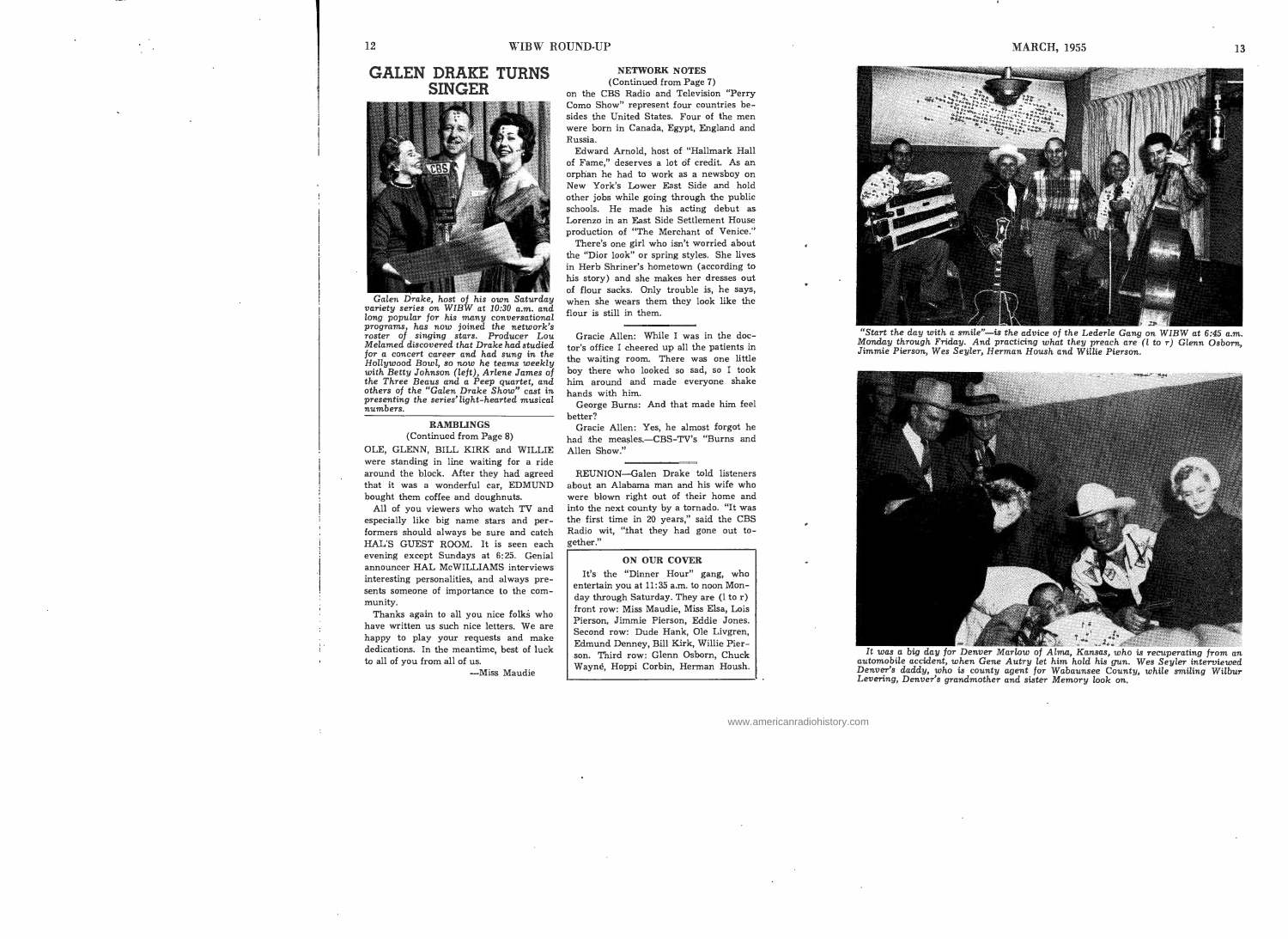14 WIBW ROUND-UP

TV TIME TABLE CHANNEL 13 Due to last minute program changes, WIBW-TV cannot guarantee complete accuracy of this Rchedule. MONDAY THRU FRIDAY 7:00 - Morning Show<br>9:00 - Variety Time, Except Tuesday - Garry<br>Moore (Miles Laboratories)<br>2014 - Moore (Miles Laboratories) 9:15-Test Pattern. 10:00 Morning Movietime<br>11:15 - Woman's World 11:15---Woman's World<br>11:30--Search for Tomorrow (Procter & Gamble)<br>11:45--The Guiding Light (Procter & Gamble) 12:00 -Farm Feature and Markets 12:15 -Road of Life (Procter & Gamble) 12:30 -Welcome Traveler (Procter & Gamble) 1:00 -Robert Q. Lewis Mon., Tues., Wed. (Miles Laboratories and Corn Products) Short Subjects Thurs., Fri. 1:15 -Foy Willing 1:30 -What's Cookin' 2:00 -Short Subjects Mon., Wed., Fri. Big Payoff Tues., Thurs. 2:15 -Friendship House Mon., Wed., Fri. 2:30-Variety Time Faith for Today Fri. 3:00 -Brighter Day (Procter & Gamble) 3:15-Short Subject 3:30 -On Your Account (Procter & Gamble) 4:00 -The Late Matinee..Mon., Tues., Wed., Fri. The Christophers Thurs. 4:15 -Garry Moore Thurs. 4:30 -Late Matinee Thurs. 4:45 -Barker Bill (General Mills) Fri. 5:00 -Wild Bill Hickok Superman (Kellogg's) Tex McKinney 5:15- Studio 13 5:45 -Captain Video Alt. Tues. 5:45 Captain Video<br>(Johnson Candy Co., Thurs. only) 6:00 -News 6:10 -- Weather (Beatrice Foods -Meadow Gold) .Tues., Fri. 6:15 -Sports Corner 6:25 -Hal's Guest Room MONDAY EVENING 6:30 -Doug Edwards and the News (Anacin & Aeroshave) 6:45 -Community Spotlight 7:00 -Hans Christian Anderson and Burns and Allen (Carnation Milk) 7:30 -T -Men in Action (Chevrolet) 8:00-I Love Lucy (Philip Morris Cigarettes) 8:30 --December Bride (General Foods)<br>9:00 -- Wrestling from Hollywood<br>10:00 -- Five Star Final 10:00 - Five Star Final<br>10:15 - What's Your Hobby<br>10:30 - Late Show TUESDAY EVENING 6:30 --Doug Edwards News (Pall Mall)<br>6:45-Jo Stafford (Gold Seal Company)<br>7:00 --Bishop Fulton Sheen (Admiral)<br>7:30 ---Mayor of the Town (Staley Mills)<br>8:00 ---Make Room For Daddy (Pall Mall &<br>Dodge Motors) 8:30 Elgin TV Theater U. S. Steel Hour (Alternate Weeks) 9:30 -Amos 'n' Andy (Ed Marling Stores) 10:00 --- Five Star Final<br>10:15 -- Topeka Patrol<br>10:30 --- Late Show WEDNESDAY EVENING 6:30 Doug Edwards News (Bendix & Crosley)<br>6:45 Plano Ramblings 6:45 -Piano Ramblings 7:00 -Arthur Godfrey (Toni Company) 7:30 -Life With Elizabeth 8:00 -Tex Winter Show 8:30 -I've Got A Secret (Cavalier Cigarettes) 9:00 Old American Barn Dance<br>
(Jones-Mack Co.) Fri. 9:30 -Hal Roach's Laff Time 10:00 -Five Star Final 10:15 -Civil Defense 10:30 -Late Show 7:00-Here's Phog Allen 10:30 -Late Show 8:00 - Playhouse of Stars (Schlitz) 8ATURDAY<br>11:00—Morning Movietime<br>12:00—Test Pattern 1:00—What in the World<br>1:30—Youth Takes a Stand 2:00 -Six Gun Theatre 3:00-Roller Derby 3:30—The Late Matinee<br>4:45—Musical Moments<br>5:00 PED Bande 4:45 Musical Moments<br>5:00 - RFD Parade 5:30 -Big Picture 6:00 -News and Weather 6:15 -Helen Bennett Homes 6:20- Sports Corner 6:30 -Building with God 8:30 -Joe Palooka 9:00 -Lamp Unto My Feet 9:30 Look Up and Live 10:00 Test Pattern 11:00 -Winky Dink and You 11:30 -Test Pattern 12:00 - This Is the Life<br>12:30 --Industry on Parade<br>12:45 -- Music of the Masters 1:30-Face The Nation 2:00-Now and Then 2:30-Adventure 3:00-The American Week 3:30-The Search 4:00 -Six Gun Theatre 4:30 -Woman of the Month 5:00-Oral Roberts & Loan) . Cigarettes) Jack Benny, Alternate Weeks (Lucky Strike Cigarettes) 7:00 -Championship Bowling

THURSDAY EVENING 6:30 -Doug Edwards News (Pall Mall) 6:45 -Bud Wilkinson, Sports For The Family (Beatrice Foods) 7:30 --Climax & (Shower Of Stars-every fourth<br>
week) --Chrysler Motors<br>
8:30--Four-Star Playhouse (Singer Sewing<br>
Machines and Bristol-Myers) Machines and Bristol-Myers)<br>9:00—City Detective (Falstaff)<br>9:30—Pantomine Quiz<br>Name That Tune (Whitehall, Alternate<br>Weeks) 10:00 - Five Star Final (I.G.A. Grocers)<br>10:15 - Featurette FRIDAY EVENING 6:30 --Doug Edwards News (Pharmaceuticals)<br>6:45 --Ray Beers Show<br>7:00 --Life With Father (CBS-Columbia)<br>7:30 --Topper (Camel Cigarettes)<br>1988 -- Chrocter & Gamble) 8:30-Ford Theatre (Ford Motor Co.) 9:00 - The Line-Up (Brown & Williamson)<br>9:30 - Person to Person (Hamms Brewing Co.) 10:30 -Pive Star Final (I.G.A. Grocers)<br>10:15 -Sands of Time<br>10:30 -Late Show SATURDAY Farm Editors Forum--1st Sat. each Month 6:45 -Film Feature 8:00 -Two For The Money (Old Gold Cigarettes) 9:00 -- Professional Father (Helene Curtis)<br>9:30 -- Inspector Mark Saber 10:00 -Chronoscope (Longines Wittnauer<br>Watches) 10:15 -- Wrestling, International Amphitheatre<br>11:15 -- Late Show SUNDAY 1:00- American Religious Town Hall Meeting 5:30 -You Are There (Prudential Insurance & Electric Companies) 6:00 - Florian ZaBach (Capitol Federal Savings 6:30 -Private Secretary (Lucky Strike

```
WIBW 
         Program Schedule 
                    580 on Your Dial 
  Due to last minute program changes, WIBW 3
cannot guarantee complete accuracy of this 
schedule. 
Programs In heavy type are Studio Productions 
                        MORNING 
5:00-Farm Time \dots\dots\dots\dots\dots Mon. thru Sat.
 5:40 -News Mon. thru Sat. 
6:00 -Wilbur Levering's Farm Time 
 Mon. thru Sat. 
Sunday Morning Meeting Sun. 
6:25 -Willard Tablet Time Mon., Wed., Fri. 
 6:30 -Gooch Farm Topics (Gooeh's Best Feeds) ....Mon. thru Fri. 
6:35 -Farm Service News Mon. thru Sat. 
6:45 -Lederle Farm Show (Lederle Laboratories) Mon. thru Fri. 
         Animal Health Clinic (Dr. Hess & Clark)<br>Clark) Sat. 5
 6:50 - Jimmie Pierson Sat. 
7:00 -News (Garst & Thomas) ..Mon., Wed., Fri. 
News (Carey Salt Co.) ..Toes., Thurs., Sat. 
 News Month (1997)<br>7:15 - Kaw Valley Boys Mon. thru Sat.
```
8:00-Disneyland (Derby Foods, American

9:00 Break The Bank (Dodge Motors)

Dairy Association and American Motors<br>Inc.)

Join The Navy...........................Sun.<br>7:30 --Breakfast on the Trail .....Mon. thru Sat. 5<br>Kansas News & Farm Sales...........Sun.<br>7:45 --Edmund Denney Time  $8:00$ —News  $\ldots$  Mon. thru Sat.<br>Farmer's Forum  $\ldots$  Mon. thru Sat.<br> $8:05$ —Coffee Time  $\ldots$   $\ldots$  Mon. thru Sat. 8:15 - Farm News Sun. (1988)<br>8:30 - Garden Gate (Ferry-Morse Seed Co.) Sun. 8:45 -Grace Cathedral Choir Sun. 9:00 - Jimmie Pierson's Novelty Boys Mon. thru Sat. Renfro Valley Sunday Gatherin' (General Foods) Sun. Mon. thru Sat. 6:<br>
Galen Drake Sun. Mon. thru Sat.<br>
Galen Drake Sun. Sun. 19:30-Church of the Air Sun. 10:00-Salt Lake City Tabernacle............Sun. 6: 10:00 Salt Lake City Tabernacle..........Sun. 6:<br>10:30 Piano Ramblings ........... Mon. thru Fri. Galen Drake Sat. Invitation to Learning Sun. 10:45 -Kitchen Club (Tidy House Products Co.) Mon. thru Fri. 11:00-Judy and Jane (Folger Coffee) ..........Mon. thru Fri.<br>Gunsmoke (L & M Filters)..........Sat.<br>First Methodist Church ..............Sun. 11:15 -Aunt Jenny's Stories (Lever Bros.)  $\ldots \ldots \ldots \ldots \ldots$  Mon. thru Fri.<br>Jeather Bureau Mon. thru Sat 7: 11:30- Weather Bureau Mon. thru Sat. 11:35 -Dinner Hour Mon. thru Sat. AFTERNOON 12:00-News (Perfex, Gloss Tex., Shina Dish and Dexol) ......... Mon. thru Sat. News Sun. Mon. thru Sat. 12:15-Weather Reports .........<br>The Ray Beers Show

# (Ray Beers Clo. Co.)..............Sun.<br>12:20 -- Purina Markets (Ralston-Purina Co.) ....Mon. thru Sat.<br>12:30-State of Your State (Kansas Business<br>12:30-State of Your State (Kansas Business and Construction Magazines) .......Sun.

12:45 -Western Star Time Sun. 1:00 -Ernie Quigley, Sports Sun. 1:00 Ernie Quigley, Sports .................Sun.<br>1:30 New York Philharmonic..............Sun.

9:30 -Liberace (Ray Christian Jewelers)<br>10:05 -News<br>10:05 -Weather<br>10:10 - The Late Show

| 2:00-Arthur Godfrey                                        |
|------------------------------------------------------------|
| (Minnesota Mining Co.-Corn Products-                       |
| Kellogg Co. - Lever Bros. - Bristol                        |
| Myers Co.-Pillsbury Mills, Inc.-Gen-                       |
| eral Motors-Toni Co.-A. E. Staley-                         |
| Campana Sales)  Mon. thru Fri.                             |
| 2:30—Robert Q. Lewis (Milner Products                      |
| and Helene Curtis) Sat.                                    |
| 3:00-The Second Mrs. Burton                                |
| (Armour & Company)Mon. thru Fri.                           |
| On a Sunday AfternoonSun.                                  |
| 3:15-Road of Life (Procter &                               |
| Gamble)  Mon. thru Fri.                                    |
| 3:30-Ma Perkins (Procter &                                 |
| Gamble) Mon. thru Fri.                                     |
| City Hospital Sat.                                         |
| 3:45 Guiding Light (Procter &                              |
| Gamble) Mon. thru Fri.                                     |
| 3:55 Galen Drake (Tasti-Diet)Sat.                          |
| 4:00-Local News  Mon. thru Fri.                            |
| Adventures in Science Sat.                                 |
| Dr. Charles E. Fuller                                      |
| (Gospel Broadcasting Co.) Sun.                             |
| 4:05 Matinee Time  Mon. thru Fri.                          |
| 4:15-Farm News Sat.                                        |
| 4:30-Allan Jackson News (Chevrolet)Sat.                    |
| 4:35 Saturday at The ChaseSat.                             |
| $5:00$ —Town and Country Sat.                              |
| Farm Editors Forum 1st Sat. each Month                     |
| Gene Autry (Wm. Wrigley Jr. Co.)                           |
| 5:15 Sports Review Sat.                                    |
| 5:30—This Is Nora Drake                                    |
| (Toni Company) Mon., Wed., Fri.                            |
| (Bristol Myers Co.). Tues., Thurs., Fri.                   |
| Forward March Sat.                                         |
| Hallmark Radio Hall of Fame                                |
| (Hallmark Cards) Sun.                                      |
| 5:45-Perry Mason                                           |
|                                                            |
| (Procter and Gamble)Mon. thru Fri.<br>Jones-Mack News Sat. |
|                                                            |
|                                                            |

#### EVENING

| 6:00 News  Mon. thru Fri.                  |  |
|--------------------------------------------|--|
| (Butternut Coffee) Mon., Wed., Fri.        |  |
| (Jones-Mack Co.) Tues., Thurs.             |  |
| Allan Jackson News (Chevrolet),Sat.        |  |
| Jack Benny (Lucky Strike)Sun.              |  |
| 6:05-Make Way For Youth Sat.               |  |
| 6:15-Sports News Mon. thru Fri.            |  |
| 6:25-Weather Mon. thru Fri.                |  |
| 6:30-Dick Nichols Farm News Mon. thru Fri. |  |
| R.F.D. Roundtable Sat.                     |  |
| Amos 'n' Andy (CBS Columbia)Sun.           |  |
| 6:45-Edward R. MurrowMon. thru Fri.        |  |
| (Ford Division of Ford Motor Co.)          |  |
|                                            |  |
| 7:00-Mr. and Mrs. NorthMon.                |  |
| Suspense Tues.                             |  |
| FBI In Peace and WarWed.                   |  |
| (Wm. Wrigley Jr. Co.)                      |  |
| The Whistler Thurs.                        |  |
| Crime Photographer Fri.                    |  |
| Gunsmoke (L&M Filters)Sat.                 |  |
| Our Miss Brooks (Whitehall Pharmacal       |  |
| Co. and The Toni Co.)Sun.                  |  |
| 7:25-Doug Edwards and the News             |  |
| (American Cigarette and Cigar Co.)         |  |
| Pall Mall  Mon. thru Fri.                  |  |
| 7:30-Arthur Godfrey's Talent Scouts        |  |
| (Thomas J. Lipton Co.)Mon.                 |  |
| Mr. Keen, Tracer Lost PersonsTues.         |  |
|                                            |  |
| Night Watch Thurs.                         |  |
| Arthur Godfrey Digest Fri.                 |  |
| (Bristol-Myers Co.)                        |  |
| Juke Box Jury Sat.                         |  |
| My Little Margie                           |  |
| (Philip Morris Cigarettes and              |  |
| Campana Sales) Sun.                        |  |
| 8:00 Perry Como (Chesterfields)Mon.        |  |
| Rosemary Clooney Tues.                     |  |
| Perry Como (Chesterfields) Wed.            |  |

 $\mathbf{1}$ 

 $\mathbf{v}$